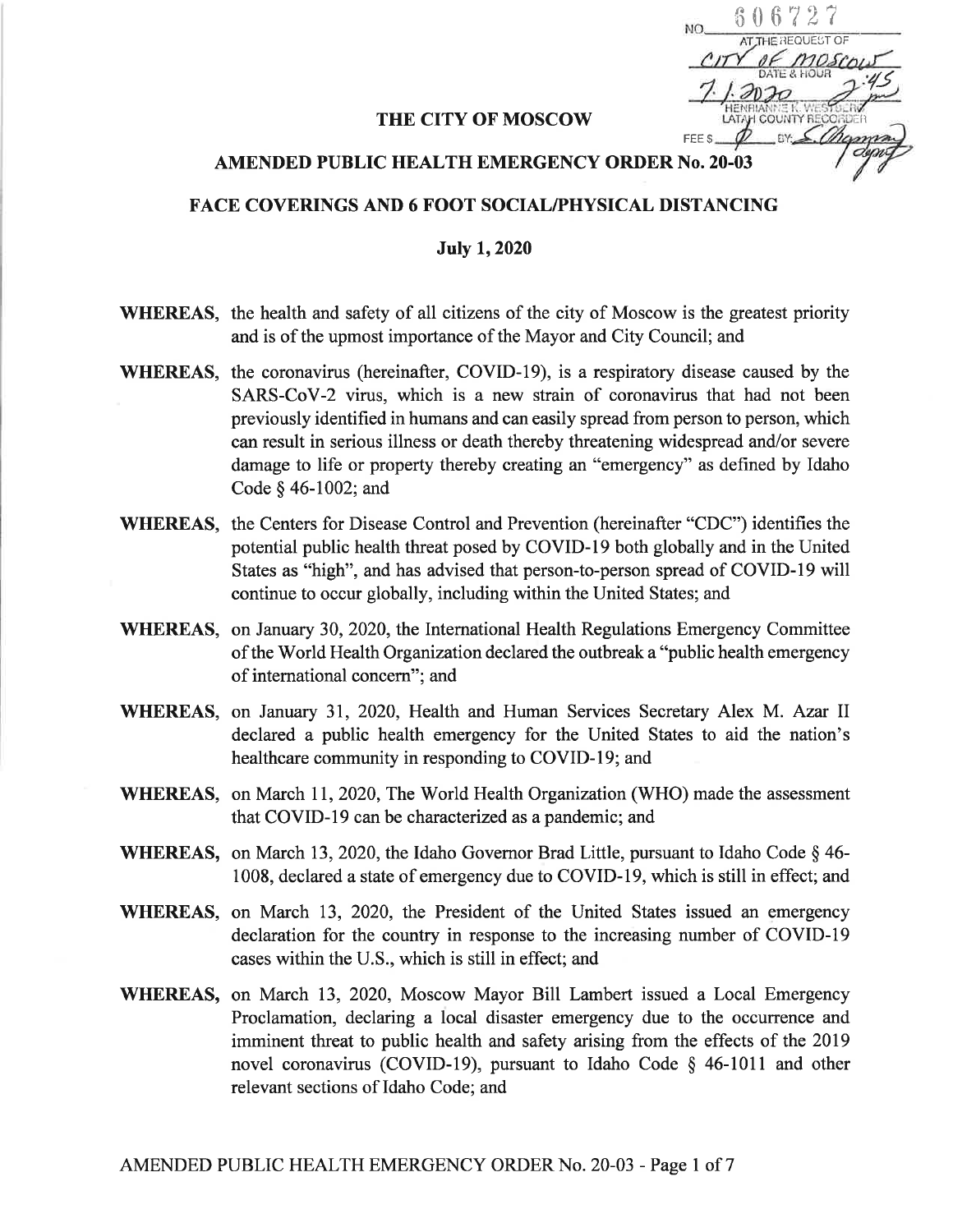- wHEREAS, on March 16, 2020, the Moscow City Council adopted Resolution 2020-05, authorizing continuation of Mayor Lambert's Local Emergency Proclamation until May 5, 2020; and
- WHEREAS, on March 20, 2020, the Council for the city of Moscow adopted an ordinance enacting a new Chapter 11 to Title I of the Moscow City Code, setting forth the authority, purpose, and intent of emergency powers to address the threat of COVID-19; and
- wHEREAS, on March 20,2020, Mayor Lambert issued the first Public Health Emergency Order No. 20-01, instituting regulations regarding mass gatherings, restaurants and bars to help prevent the spread of COVID-I9; and
- WHEREAS, on March 20,2020, the City Council extended such Public Health Emergency Order No. 20-01 to May 5, 2020, to provide for the ongoing threat to public life and property; and
- WHEREAS, on March 24,2020, Moscow Mayor Bill Lambert proclaimed and declared Public Health Emergency Order No. 20-02 prohibiting gatherings in groups of more than ten (10) persons within a facility, which also applied to educational institutions, expressive and associative activities, including assembly, and church and religious organization activities; and
- WHEREAS, on March 25,2020, Governor Brad Little issued a proclamation declaring that there existed an extreme emergency within the State of Idaho and through a press conference declared he was issuing a statewide stay-home order; and
- WHEREAS, on March 25, 2020, pursuant to Idaho Code § 56-1003(7), Idaho Department of Health and Welfare Director, Dave Jeppesen, issued an Order to Self-Isolate for all individuals living in Idaho, at the direction of Governor Brad Little, to fight the community spread of COVID-l9 that had been confirmed in Idaho. The Order was effective until April 15,2020, subject to be extended, rescinded, superseded, or amended. The isolation order was issued based on advice and direction of state, federal and local public health experts; and
- WHEREAS, on March 26, 2020, it was deemed necessary by the City Council to extend such Public Health Emergency Order No. 20-02 to May 5, 2020, to provide for the ongoing threat to public life and property, and the Council wished to continue to be proactive and help reduce the spread of COVID-19 and to encourage our community members and community businesses to do their part to prevent and limit the spreading of COVID-I9; and
- WHEREAS, on April 15, 2020, Idaho Department of Health and Welfare Director, Dave Jeppesen, amended the Order to Self-Isolate issued on March 25,2020, providing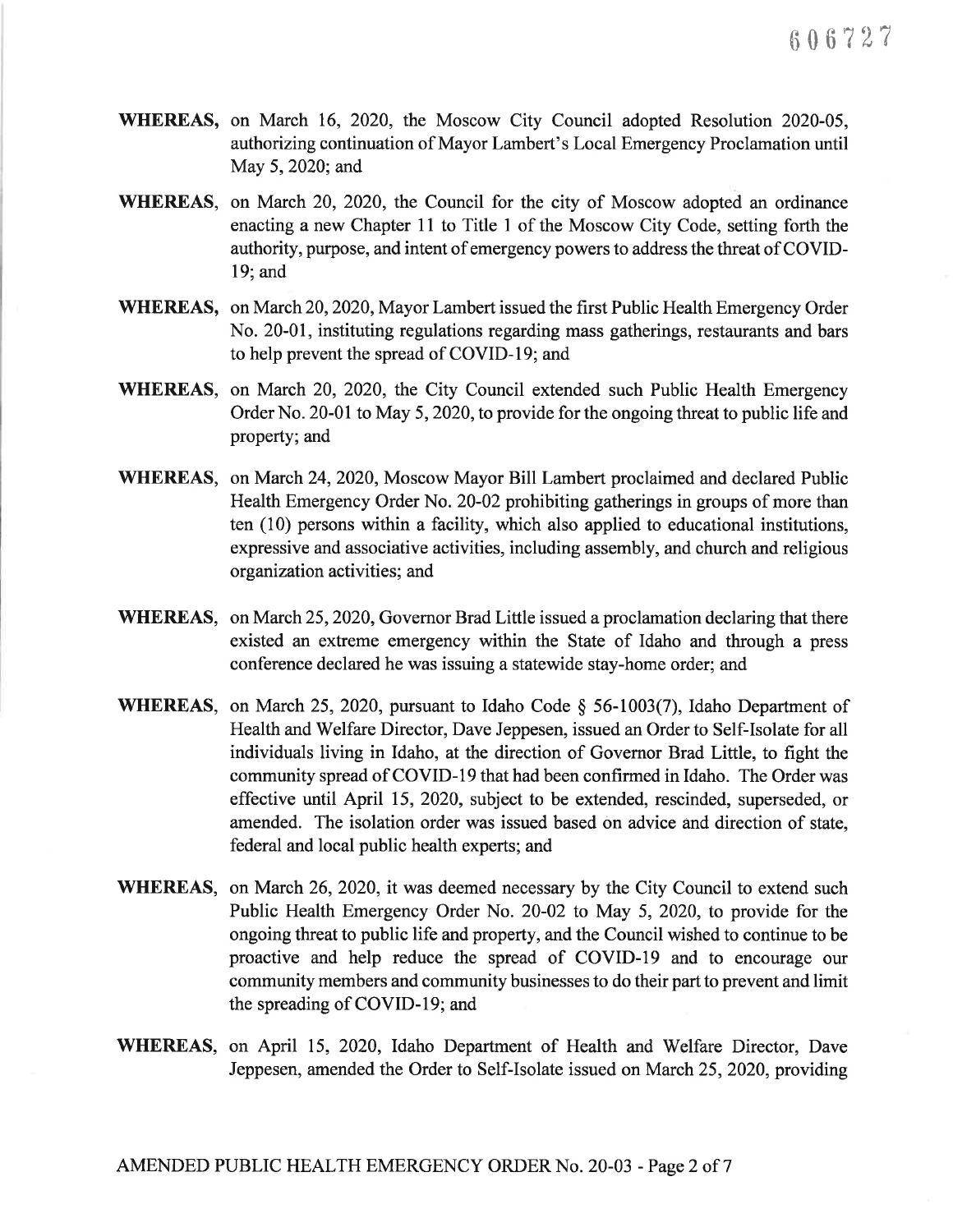additional guidance regarding travel into Idaho, regarding certain businesses, and extending the Self-Isolation Order until April 30,2020; and

- WHEREAS, on April 22, 2020, Governor Little issued a proclamation declaring an extreme emergency within the State of Idaho and declaring the state of emergency proclamation issued on March 13,2020 and extended on March 25 ,2020, continues to be in effect and is extended for a period of thirty (30) days unless terminated, modihed or extended; and
- WHEREAS, on April 30, 2020, Governor Little and Director Jeppesen of the Idaho Department of Health and Welfare, issued the "Stay Healthy Order" effective as of l2:00 a.m. May l, 2020, implementing Stage I of the Governor's Idaho Rebound plan, and which can be found on the website: rebound.idaho.gov. Governor Little's plan is one of utilizing a four-staged approach to reopening Idaho and its economy, whereby specihc criteria must be met before Idaho advances to the next stage of reopening. The Idaho Division of Public Health and the Governor's Coronavirus Working Group will review the criteria every two weeks to assess if criteria are met, or continue to be met, so Idaho can move to the next stage; and
- WHEREAS, the Council and Mayor have supported the Governor's guidelines and plans for systematically assessing existing conditions and slowly lifting the current regulations in place through the Stay Healthy Order and the now Stay Healthy Guidelines, and to utilize the proposed staged approach for reopening Idaho; and
- WHEREAS, the Council and Mayor permitted the Mayor's Proclamation of Local Disaster Emergency as modified by Resolution 2020-05, and the Public Health Emergency Orders  $20-01$  and  $20-02$  to terminate on May 1, 2020, to avoid any confusion in light of the Stay Health Order in effect for all of Idaho at that time; and
- WHEREAS, on June 24,2020, Washington Secretary of Health, John Wiesman, issued Order 20-03, an order for all of Washington state which requires all individuals to wear a face covering that covers their nose and mouth when in any indoor and outdoor public space when the 6-foot physical distancing is not possible, with limited exceptions; and
- wHEREAS, on June 26, 2020, the District Board of Central District Health, State of Idaho, issued an emergency quarantine order pursuant to Idaho Code  $\S$  56-1003(7), IDAPA 16.02.10.065.09, Idaho Code § 39-415 and § 67-5247, for Ada County bars and nightclubs open to the public for on-site consumption of beverages, be placed under quarantine and must remain closed to on-site consumption; prohibits large venue gatherings; requires six foot physical distancing from non-household members, and makes any violation of said order a misdemeanor pursuant to Idaho Code  $§$  56-1003(7)(c); and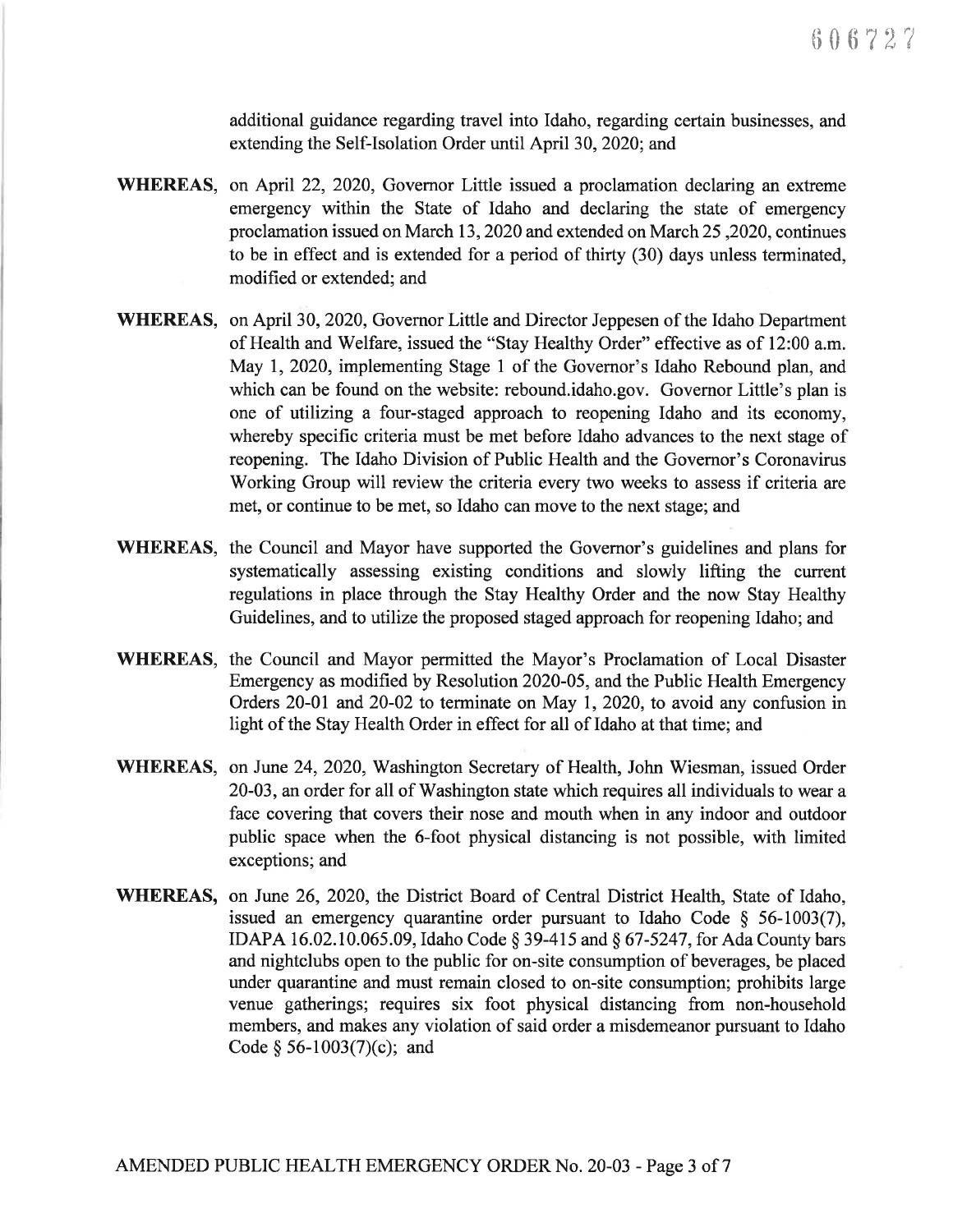- WHEREAS, on June 29, 2020, Whitman County, which is located at the western Moscow City limits, reported it has 38 confirmed cases of COVID-l9; and
- WHEREAS, on June 29, 2020, Spokane County, which is located less than 79 miles from Moscow, reported it has 1,344 confirmed cases of COVID-19; and
- WHEREAS, on June 30, 2020, the state of Idaho reported 6,117 confirmed and probable cases of COVID -I9, 26I of which are located in Kootenai County and where Kootenai County has been identified as a "hotspot" by the Idaho Department of Health and Welfare, which is located less than 80 miles to the north of Moscow; and
- WHEREAS, on June 30, 2020, Latah County has 16 confirmed cases and 5 probable cases of COVID-19; and
- WHEREAS, on June 30, 2020, The Idaho North Central District, which includes Clearwater County, Idaho County, Latah County, Lewis County and Nez Perce County is reporting a total of l2l confirmed and probable cases of COVID-I91and
- WHEREAS, the Department of Health and Human Services Centers for Disease Control ("CDC") is reporting that as of June 30, 2020, the United States has  $2,581,229$ confirmed cases of COVID-l9, and 126,739 total deaths; and
- WHEREAS, Idaho is currently in Stage 4 of Govemor Little's Idaho Rebound Plan, which no longer has any mandatory requirements as the previous Stay Healthy Orders; and
- WHEREAS, Governor Little has stated on numerous occasions due to Idaho's diverse and expansive state, and that not all counties have confirmed cases of COVID-I9, he is not mandating statewide face coverings or physical distancing for non-household members and is trusting and encouraging local officials to take any measures they deem necessary and appropriate to protect their community; and
- WHEREAS, both the CDC, the federal government, and the Idaho Department of Health and Welfare and the Idaho North Central Health District have recommended practices to prevent the rapid spread of COVID-l9, including maintaining six (6) feet of physical distancing from non-household members and the wearing of face coverings when in public settings and the six feet of physical distancing from others cannot reliably be maintained. The policies, along with other information, are available on the CDC's official COVID-19 website. (https://www.cdc.gov/coronavirus/2019-ncov/index.html).; and
- WHEREAS, the spread of COVID-l9 continues to threaten the life and health of the public and public health is imperiled by the person-to-person spread of COVID-l9, and the reduction of opportunities for the person-to-person transmission of COVID-19 is necessary to combat the spread of the disease; and
- WHEREAS, the City, as a municipal corporation of the State of Idaho, has the authority to exercise all powers and perform all functions of local self-government in city affairs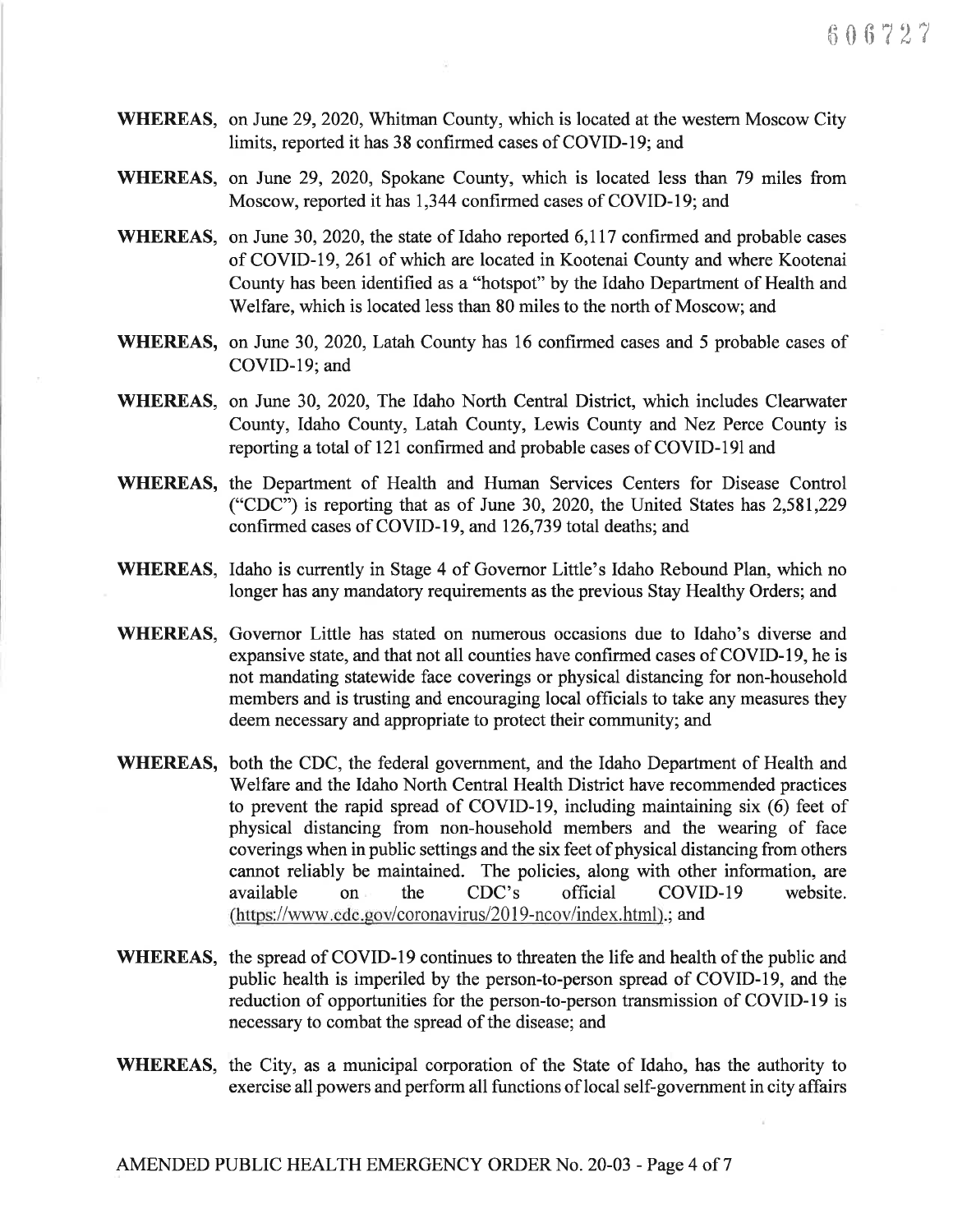that are not in conflict with the general laws or the constitution of the state of Idaho (I.C. \$ 50-301); and

- WHEREAS, the City is empowered to make all such ordinances, bylaws, rules, regulations and resolutions not inconsistent with the laws of the state of Idaho as may be expedient, in addition to the special powers in this act granted, to maintain the peace, good government and welfare of the corporation and its trade, commerce and industry (I.C. \$ 50-302); and
- WHEREAS, under Moscow City Code section 2-l-7 and Idaho Code \$ 50-304, the City may pass all ordinances and make all regulations necessary to preserve the public health; prevent the introduction of contagious diseases into the city; make quarantine laws for that purpose and enforce the same within five (5) miles of the city; and
- WHEREAS, under Idaho Code  $\S$  50-606, the Mayor shall have such jurisdiction as may be vested in him/her by ordinance over all places within five (5) miles of the corporate limits of the city, for the enforcement of any health or quarantine ordinance and regulation thereof, and shall have jurisdiction in all matters vested in him/her by ordinance, except taxation, within one (1) mile of the corporate limits of said city and over such properties as may be owned by the city without corporate limits; and
- WHEREAS, the city of Moscow has had 3 restaurants voluntarily close for self-quarantine due to a staff member having tested positive for COVID-19 and/or having been exposed to someone who tested positive for COVID-19; and
- WHEREAS, the risk of community spread throughout the city of Moscow is a continued threat, especially due to our unique location in Idaho and our close proximity to states and locations where there is a large number of confirmed COVID-I9 cases and evidence of community spread; and
- WHEREAS, the rapid spread of COVID-19 to date requires a more aggressive proactive response in order to protect the public and resources to address the supply issues we as a city, state and nation currently face.

NOW, THEREFORE, I, Bill Lambert, Mayor of the City of Moscow, Idaho, by virtue of the authority vested in me by Moscow City Code Title 1-11-05(B), and the common law authority to protect the public in the event of an emergency, in order to encourage and enforce Social/Physical Distancing of non-household members and reduce the potential for spread of the COVID-l9 virus, hereby order as follows:

- 1. Every person in the city of Moscow must wear a face covering that covers their nose and mouth when in any indoor or outdoor public setting where the 6-foot physical distancing is not able to be maintained with non-household members, except as follows:
	- a. This Order does not apply to children under 5 years old, however, with the assistance and close supervision of an adult the City strongly recommends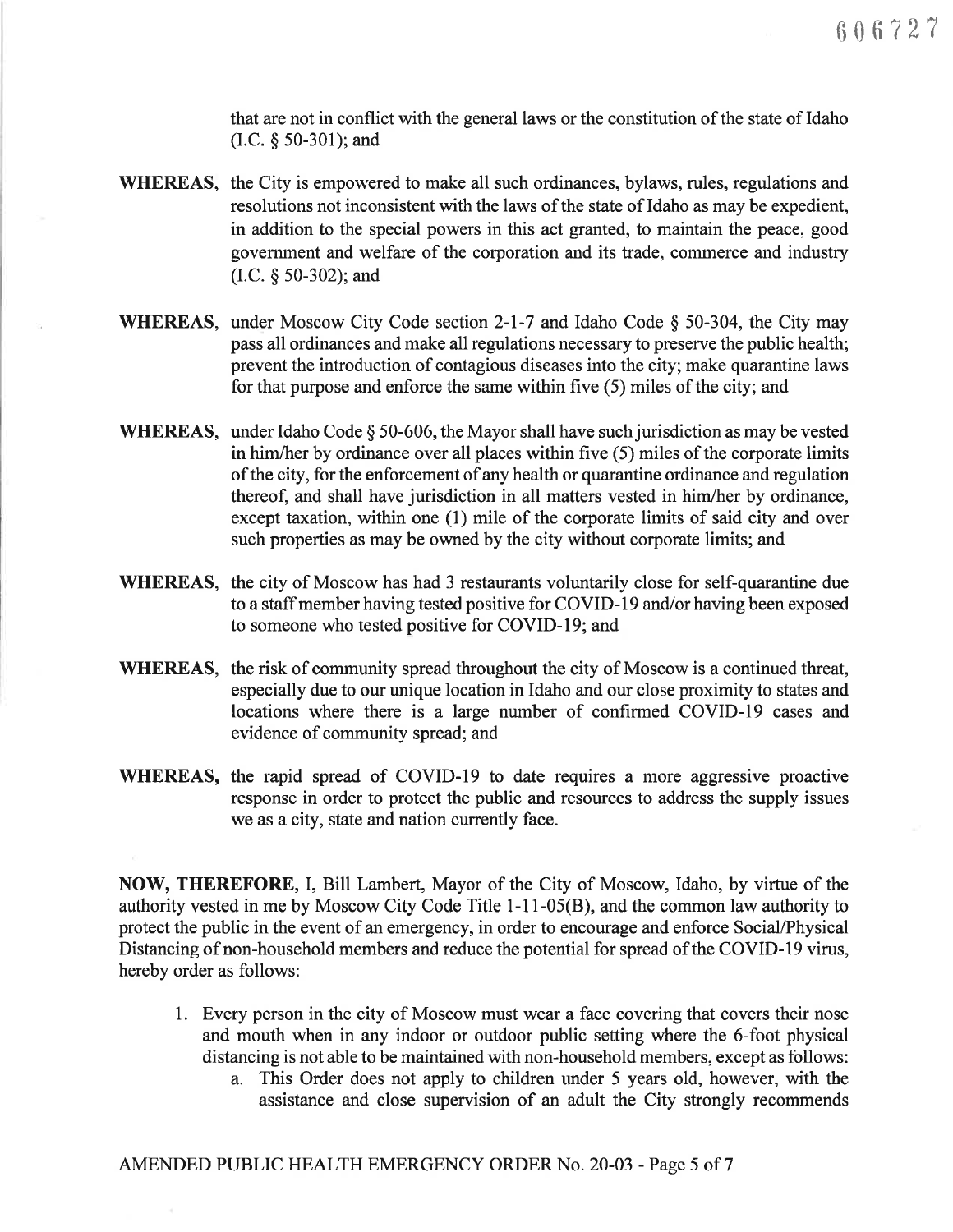children wear face coverings when in public spaces where the 6-foot physical distancing cannot be maintained;

- b. This Order does not apply to persons with a medical condition, mental health condition, or disability that prevents wearing a face covering;
- c. This Order does not apply to those who are incarcerated;
- d. Individuals may remove their face covering when in a public setting under the following circumstances :
	- i. While at a restaurant, at an establishment or location that allows or offers food or beverage service, while they are eating or drinking, provided that they are able to maintain a distance of at least 6-feet from other guests or other non-household members;
	- ii. When any party to a communication is deaf or hard-of-hearing and not wearing aface covering is essential to communication;
	- iii. While obtaining a health or personal service that requires temporary removal of the face covering;
	- iv. When necessary to confirm a person's identity; and
	- v. When local, state or federal law prohibits wearing a face covering or requires the removal of a face covering.
- 2. Every person in the city of Moscow, when in places that are open to the public, shall maintain 6-foot physical distancing from a non-household member, whenever possible.
- 3. Definitions
	- a. "Household Members" are defined as people who reside in the same residence regardless of familial relation and people who enter a residence to provide <sup>a</sup> caretaking function.
	- b. "Public Setting" is defined as any place that is open to the public.
- 4. If this Order and any action of any other agency or official are in conflict, the more protective and most restrictive requirement must be followed, unless prohibited by a state or federal statute or rule.
- 5. Exemptions. Nothing in this order shall constrain the duties and powers of the City, the Mayor, or other governmental agencies
- 6. Penalty. In accordance with Moscow City Code Section 1-11-10, any person who knowingly violates the provisions of this order may be charged with a misdemeanor. The maximum penalties for this offense are up to 6 months in the county jail and <sup>a</sup> \$1,000 fine.

This Emergency Order shall take effect at 12:00 a.m. on July 2,2020, and shall remain in full force and effect for seven (7) days, subject to be extended by City Council through Resolution unless it is terminated or modified at an earlier date.